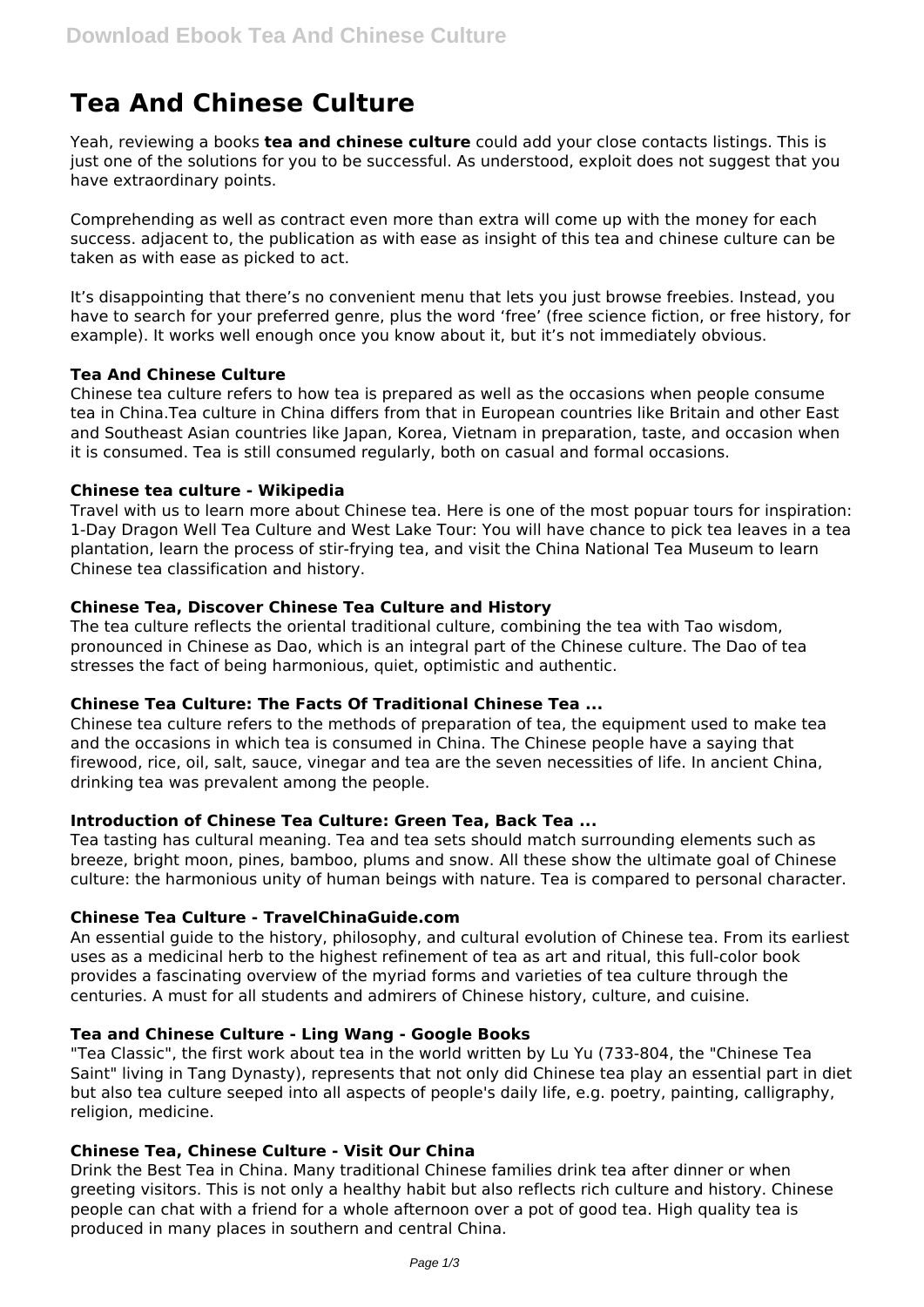# **Chinese Tea, Tea Culture In China**

The famous types of Chinese tea ceremony Chinese tea ceremony is about tea drinking, as well as nurturing body and soul, learning Chinese culture and manners, and purifying the mind. Chinese tea ceremony devotes particular care to the fine teas, clean tea water, heat control, tea sets and the peaceful environment. Tōcha or tea contrast

## **Chinese Tea Ceremony: History, Art & Culture, Characteristic**

Tea Traditions: From Chinese legends of the origin of tea to modern tea culture today, the history of tea runs deep in many regions around the world. We explore the tea traditions, legends, and history of tea in India, Japan, and China. According to Chinese legend, tea was born in 2727 BC, when the Emperor Shen Nong

## **Tea Traditions, Tea Culture of the World, Tea History ...**

10 Most Famous Chinese Teas. Tea-drinking is a constituent part of Chinese culture. China is an original producer of tea and is renowned for its skills in planting and making tea. Its customs of teadrinking spread over to Europe and to many other regions thr...

## **Chinese Tea Culture: Tea Ceremony, Custom & Facts**

Drinking tea is a huge part of Chinese culture that goes back thousands of years. Not surprisingly, they don't call it a "coffee table" in Chinese, but rather a "tea table." It's not uncommon to see very elaborate tea tables set up in people's homes and businesses, as inviting friends, colleagues, or guests in for a pot of tea is a very regular occurrence.

## **All the Tea in China | Chinese Language Blog**

Tea is an important item in Chinese culture and is mentioned in the seven necessities of (Chinese) daily life. During the Tang Dynasty, Lu Yu found that the plants which grow under shady hillsides produced poor quality tea, often resulting in abdominal distension.

## **Tea culture - Wikipedia**

Chinese Tea processing - How Chinese Tea is Made . Withering - the fresh green tea leaves wilt or wither, and the moisture content is reduced, allowing flavor compounds to develop. There are various methods for withering, some outside and some indoors. If the process is short the leaves retain a greenish appearance and grassy flavor, but a longer process produces a darker, more intense tea.

# **Chinese Tea: Information, Tea processing, Types and Tea ...**

Chinese Tea Culture. Chinese tea culture refers to the methods of preparation of tea, the equipment used to make tea and the occasions in which tea is consumed in China. Nowadays in both casual and formal Chinese occasions, tea is consumed regularly. In addition to being a drink, Chinese tea is used in traditional Chinese medicine and in ...

# **Chinese Tea Culture - New Concept Mandarin**

Tea drinking has been a part of Chinese culture since before the third century. The Chinese word for tea, cha  $\Box$ ), is the root the various words for tea used throughout the world.Carrying strong associations with Buddhism, tea's rich social history is deeply embedded in Chinese culture.

# **A Cultural History Of Tea In China - Culture Trip**

Throughout history, tea and China have been synonymous with fine dining, good health, aesthetic purity, and the ongoing cultural traditions which have been handed down for thousands of years. In this full color book, Ling Wang offers a fascinating assessment of the historical and cultural significance of Chinese tea.

#### **Tea and Chinese Culture: Wang, Ling: 9781592650255: Amazon ...**

Tea in Chinese culture. Oolong, pu erh, dan chong and long ching are some of the common teas drank by Chinese tea drinkers. Many drink tea daily, during and after meals, in the office and at home. Chinese tea is used in rituals and even religious ceremonies as well.

# **travelling teapot: Tea In Chinese Culture**

In Chinese tea culture the preparation and serving, on the other hand, is more functional, unceremonious, and widely spread in everyday life and the general population. It speedily leads to